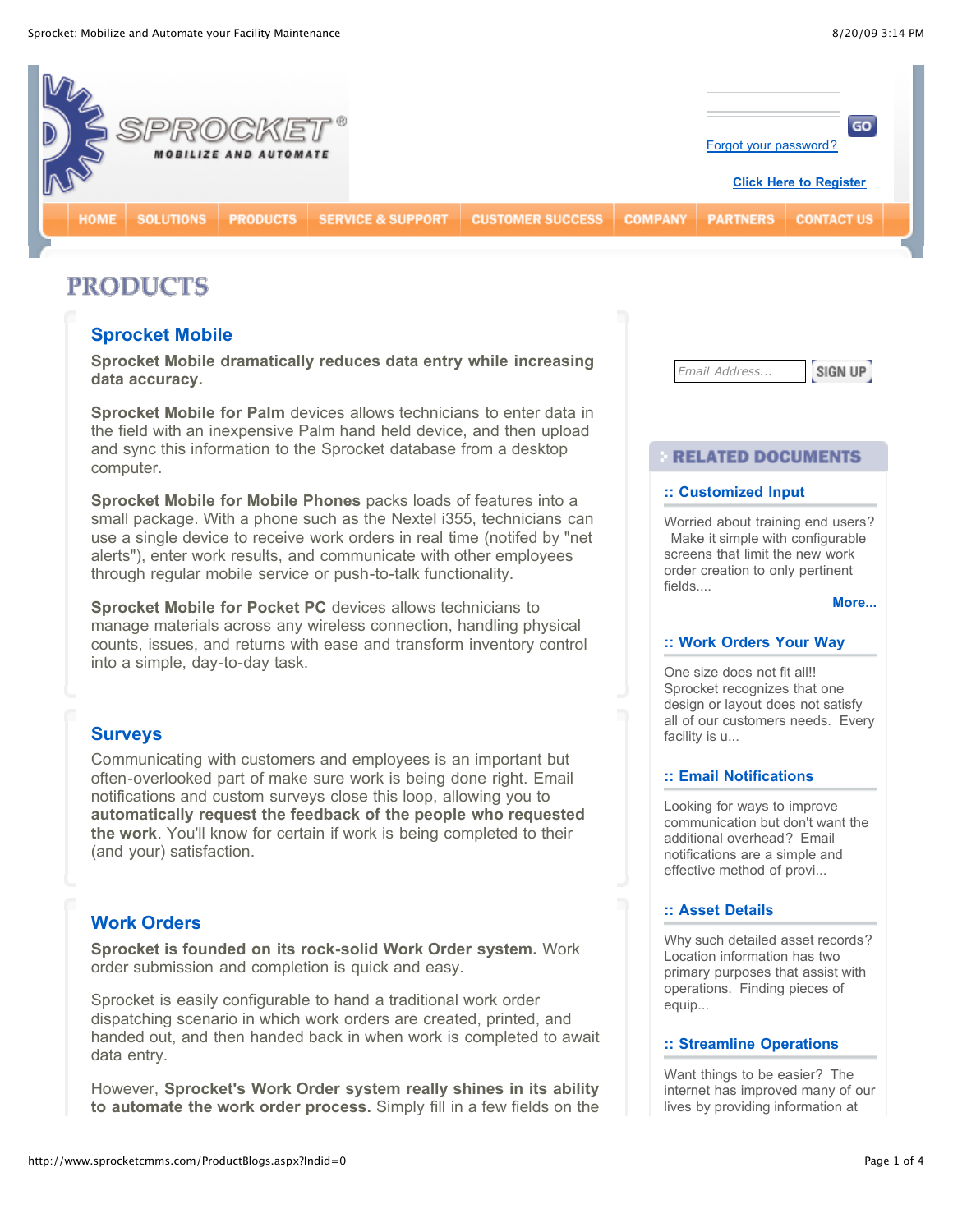screen and click "submit" to automatically dispatch your work to the correct technician. Then give technicians the ability to securely view their work orders directly from the web, closing the work orders themselves when they are complete.

*The Work Order Module is a Sprocket Core Module.*

# **[Preventative Maintenance](http://www.sprocketcmms.com/ProdBlogDetails.aspx?Bid=27)**

**Sprocket's Preventative Maintenance module allows for full schedule-based automation of work order generation.** Simply create a schedule for your work orders, and let Sprocket do the rest.

The Preventative Maintenance module can handle any schedule that you need, including schedules that require different tasks at different times in the cycle.

*The Preventative Maintenance module is a Sprocket Core Module.*

# **[Inspections](http://www.sprocketcmms.com/ProdBlogDetails.aspx?Bid=28)**

Sprocket's **Inspections Module** is fully integrated with the work management module to provide a "closed loop" solution for facilities trying to identify potential problems with equipment, locations, and service before real problems occur.

The Inspections Module allows you to create custom inspections and automatically generate work orders for items that fail inspection or are non compliant. As your technician is completing his inspection, from a hand held or sheet of paper, he is working off of a predefined set of questions and answers. If he marks the appropriate answer to the corresponding question, it will trigger Sprocket to automatically generate and route a work order to the correct supervisor or technician.

This results in three big benefits to the customer. First, it ensures that the appropriate work orders are **created** and **assigned** to the correct personnel. Two, it eliminates all of the **time** you and your staff spend **manually** generating work orders after completing an inspection. Three, because all inspection history and results are tracked within Sprocket, you can now produce a paper trail in the case you get audited for a compliance related issues.

Example Inspections include: Restroom Quality Control, Fire Safety and Code Enforcement, Storm drain condition Inspection, Forklift Usage Inspections, Lighting Inspections and Hotel Room Occupancy Inspections. Because of the flexibility that exists within this module, work orders can be created, email notifications sent, equipment and location records created, and even schedules can be created. Challenge us to create your current or potential inspection!

For more information or a customized demonstration, contact a Sprocket Consultant today! 1-866-891-4363 or sign up for a demonstration on the top of the page.

the touch of a finger. Many computerized...

## **:: Variable Input**

Colleges and Universities are prime candidates for online work order creation by customers themselves. Sprocket makes it easy with online work o...

## **:: Mobile Inventory Management**

Bar code management in inventory is managed with Sprocket''s mobile PocketPC application. This program syncs wirelessly over the internet and  $UD...$ 

## **:: Auto Popluate Working for You**

Not sure how to collect all that information from your customers? Here are two concepts that work together to simplify the process of routi...

# **:: Storm Water Drain Inspections**

The Clean Water Act requires County Governments to inspect assets that facilitate the flow of drain water from streets, parking lots, and su...

## **:: Completing the Maintenance Process**

Total Facility Maintenance requires not only the care takers, but the occupants participation for a complete solution. Surveys completes the pro...

## **:: Asset Reporting**

Capture asset detail activity with each work order transaction and create reports to summarize equipment, locations (buildings), and employees work or...

# **:: Configurable Screens**

Modify work order activity screens to show information that is needed the most!!! Show and Hide fields to create custom work order ...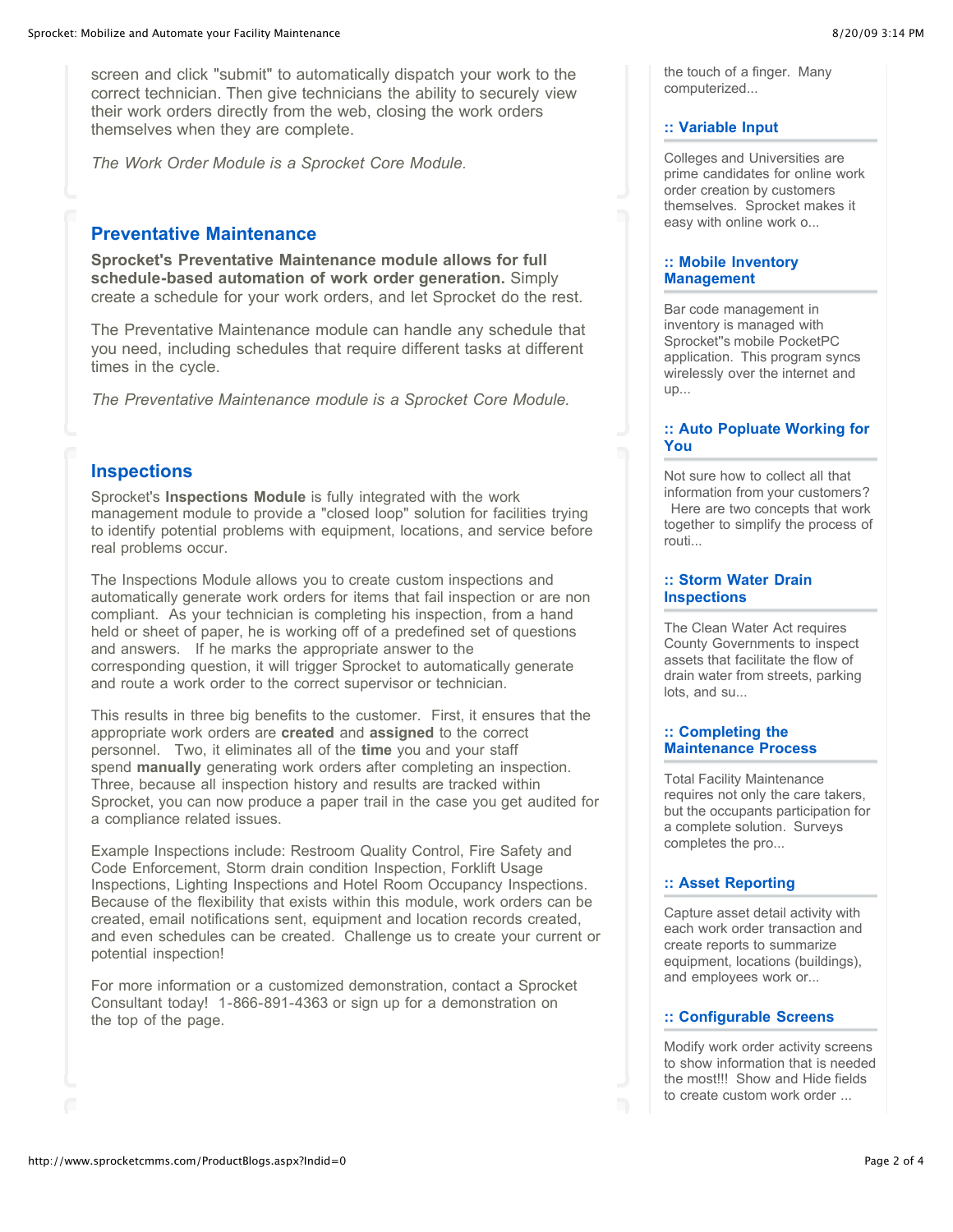# **[Inventory](http://www.sprocketcmms.com/ProdBlogDetails.aspx?Bid=29)**

Track spare parts, paper products, tools, and much more with Sprocket's Inventory Module. This module makes inventory management easy and accurate. Here are some of the great features:

- Bar code inventory
- Scan bar codes to issue, return, and count with hand held
- Automatically reorder inventory below re order points
- Transfers costs to charge to: work order, locations, equipment, account, T&M Account, and more.
- Report on costs centers to track usage of inventory
- Report on missing products with Physical Count Report to determine procedure compliance and shrinkage

Consider a customized demonstration to show you how Inventory features and benefits would work for you.

## **:: Sprocket GPS Vehicle Tracking and Monitoring**

Protect government property with hardmount installations in each vehicle. The hardmount installation communicates GPS Fix messages through the c...

## **:: Auto Populate**

Not sure how to collect all that information from your Tenants? Here are two concepts that work together to simplify the process of routing...

## **:: Mobile Inventory Management**

Wireless Inventory Management maintains accurate inventory levels by providing an easy and effective method to complete inventory transactions. ...

# **:: Configurable Screens**

Modify the options presented to building occupants to MAKE IT EASY!!! Simplify the new work order process by making changes to the interface int...

# **:: Configurable Screens**

Match current work order format by modifying the fields shown for Principles and Custodians. Give them a format that is simple and easy to use w...

# **:: On line Web Forms**

Configure customers' screens to show them the fields that are most important to the maintenance process. Reduce training time with customers by ...

# **:: FAA Self Inspection 139**

Closed loop processes require software that can validate compliance, notify air men of problems, and ensure that issues have been corrected. In...

## **:: Building Occupants Requests**

Reduce manual entry of new work orders and leverage the internet